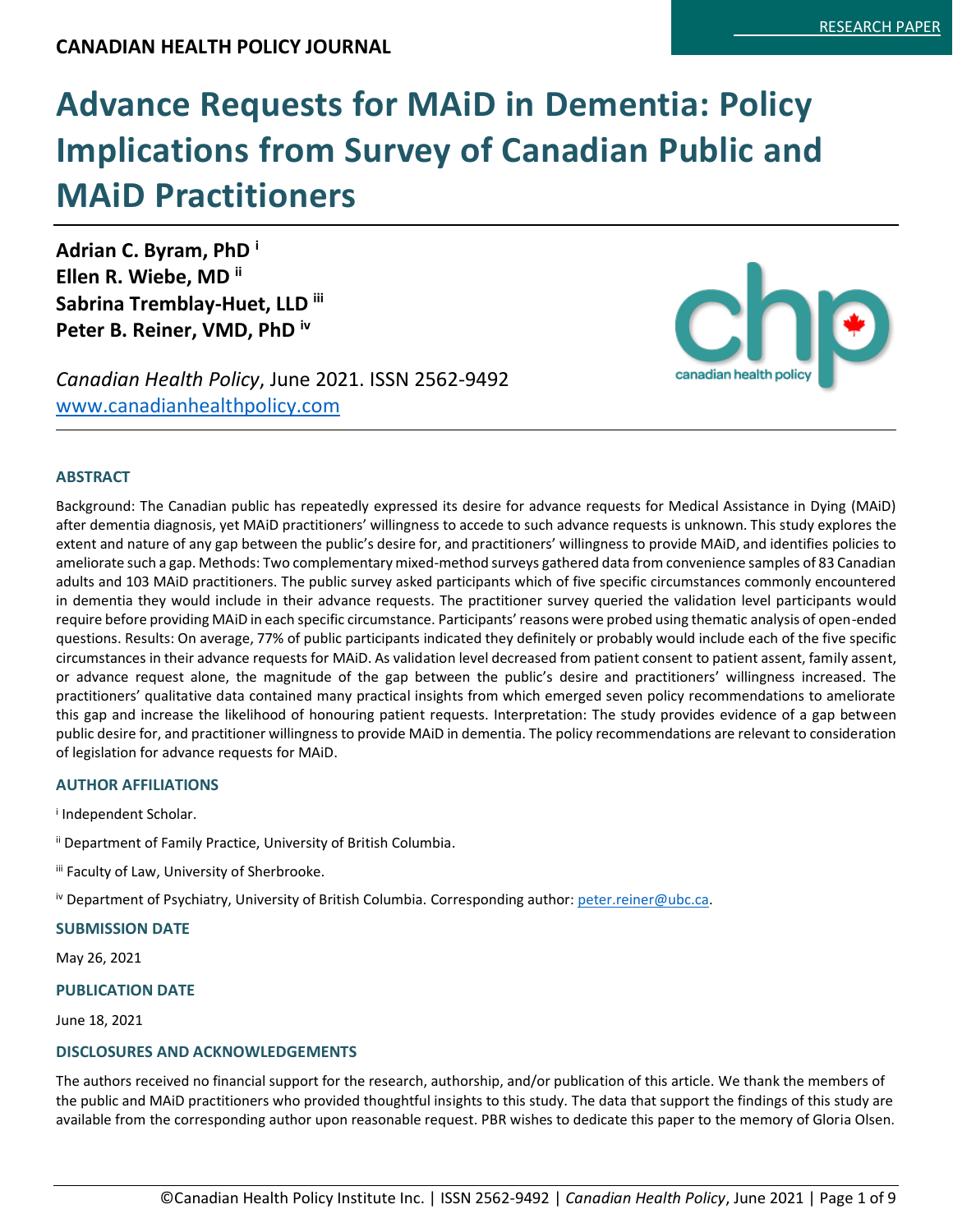

# **Introduction**

Medical Assistance in Dying (MAiD) became legal in Canada in  $2016<sup>1</sup>$  The legislation excluded advance requests – statements made while fully competent that memorialize a person's desire for MAiD at some point in the future when they may have lost decisional capacity. In early 2020, a Department of Justice public consultation survey found that Canadians overwhelmingly support advance requests for MAiD: 79.4% of the >300,000 respondents endorsed the idea that a MAiD practitioner should be allowed to fulfill an advance request for MAiD in the case of dementia.<sup>2</sup> In March of 2021, the legislation was amended with Bill C-7 <sup>3</sup> which did not legalize advance requests but allowed advance consent: a patient at risk for losing competence can enter into a 'written arrangement' with a MAiD provider to initiate MAiD at some future date after the patient is no longer able to consent. In essence, advance consent enables advance requests if a MAiD provider is willing to enter into a written arrangement.<sup>4</sup>

Implementing advance requests or advance consent will be challenging. The Netherlands, where advance requests for euthanasia have been legal since 2002, provides an illuminating example. A review of the actual practice revealed that practitioners rarely comply with dementia patients' wishes unless some form of assent is obtained.<sup>5</sup> Thus, there may be a gap between the public's desire for practitioners to accept advance requests for MAiD and practitioners' willingness to do so. Our research objectives are to characterize the extent and nature of any such gap in the Canadian context and to identify actionable policies and guidelines that could ameliorate it.

# **Methods**

This study employed two complementary, mixedmethod web-based surveys, the first targeted to adult members of the Canadian public, the second to active MAiD practitioners. Both asked respondents about their reactions to a set of five different specific circumstances (SCs) commonly encountered in dementia that could be included in an advance request to initiate the provision of MAiD after the patient no longer has decisional capacity.

The SCs described loss of: (1) Personal Dignity: the patient can no longer feed and toilet themself; (2) Freedom: the patient has to be kept in a locked facility lest they wander off, endangering themselves; (3) Ability to Recognize Family: the patient can no longer identify their spouse, siblings, or children by name, even when standing in front of them; (4) Ability to Form New Memories: the patient can no longer remember even simple new facts for more than 2 minutes; and (5) Ability to Control Behaviour: the patient requires restraints or daily treatment with drugs to control aggressive or inappropriate behaviour.

The public survey asked respondents whether they would include each of these SCs in their advance request (definitely yes, probably yes, probably not, definitely not). They were also asked for their reasons why or why not (free text response), as well as demographic information. The survey also included question D2 of the Department of Justice's 2020 public consultation.<sup>2</sup>

The MAiD practitioner survey asked respondents whether they would or would not be willing to provide MAiD in response to an advance request that included each of the SCs, given the following levels of validation at the time of provision: the patient consents; assents; could not assent but family assents; or the sole direction for initiating MAiD comes from the advance request itself. MAiD practitioners were then asked their reasons for responding as they did (free text response). They were then shown the reasons given by the public for choosing to include or not include these SCs in their advance requests, and were asked if the public's reasons were sufficient to provide MAiD, both as a Yes/No and as a free text response. After indicating the number of times they had personally provided MAiD, they were given a final option to express any further insights they may have.

In order to determine the *extent* of any gap between the public and MAiD practitioners, we compared the percentage of the public who indicated that they would definitely or likely include each SC in their advance requests with the percentage of MAiD practitioners who would definitely or likely provide MAiD in a given SC given each of 4 different levels of validation (consent, assent, etc.).

The *nature* of the gap between the public and MAiD practitioners was analyzed in two stages. We first applied thematic analysis<sup>6</sup> to the public's free text responses for the reasons why they would or would not include the SCs in their advance requests. The coding of these themes was conducted independently by ACB and PBR, then reconciled and refined until Cohen's kappa > 0.8. The public's reasons discovered by this process were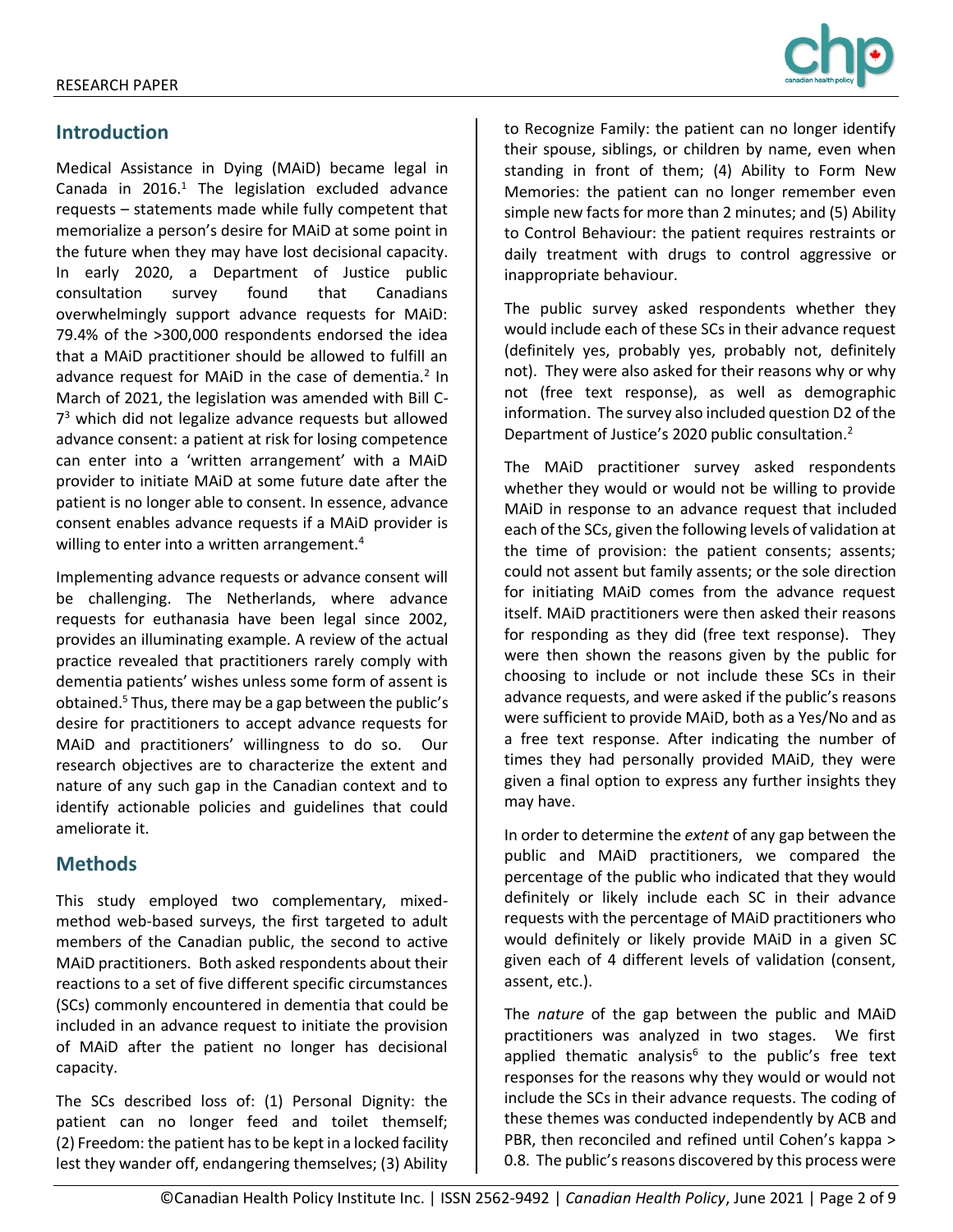

then incorporated into the MAiD practitioners' survey, asking whether the MAiD practitioners found these reasons sufficient for providing MAiD in response to an advance request (both yes/no and free response). In the second stage, ACB and PBR again applied thematic analysis to free text responses of the MAiD practitioners.

In order to identify clinically actionable policies and guidelines, using a multi-round process of coding, reconciliation, and refinement, ACB and PBR transformed the required free-text themes expressed by the MAiD practitioners as to their willingness to provide MAiD for the SCs, as well as their optional responses to their agreement with the public's reasons for wanting MAiD and, at the end of the survey, a request to share additional insights about MAiD into an interpretive description yielding "tentative truth claims about a clinical phenomenon."<sup>7</sup>

For the public survey we recruited a convenience sample of Canadians ( $\geq 18$ -years-old) from a Qualtrics survey panel. Data were collected Aug 18-19, 2020.

For the MAiD practitioners' survey, we recruited a convenience sample of active MAiD practitioners from the Canadian Association of MAiD Assessors and Providers (CAMAP|ACEPA) and La Communauté de Pratique AMM-Quebec (CPAQ); invitations explaining the purpose of the study with a clickable link were emailed to all 169 CAMAP listserve members and 77 CPAQ listserve members. Data were collected Oct 6-22, 2020 (CAMAP), and Oct 13-23, 2020 (CPAQ). Free-text answers to the French-language survey were translated into English by ST-H and validated by ACB; the English and French language responses were then amalgamated.

This study was approved by the University of British Columbia Research Ethics Board (H20-02437).

# **Results**

Completed surveys were received from 105 members of the general public and 103 MAiD practitioners (providers and assessors); 22 surveys from the public were rejected because the free-text answers were non-responsive to the question. Public participant demographics are shown in **TABLE 1**; prior experience with provision of MAiD by the MAiD practitioners is shown in **TABLE 2**. Particularly noteworthy is the fact that these responses capture the sentiments of more than a third of all active MAiD practitioners in Canada.

### **TABLE 1: Public participant demographics**

| Gender   | 58% female (n=48)                                                                                       |
|----------|---------------------------------------------------------------------------------------------------------|
| Age      | Average 45.4 years; Range 18 to 79 years                                                                |
| Race     | White 83%                                                                                               |
|          | East Asian 10%                                                                                          |
|          | South Asian 4%                                                                                          |
|          | <b>First Nations 2%</b>                                                                                 |
|          | Black 1%                                                                                                |
|          | Other 1%                                                                                                |
| Province | ON 42%, NS 18%, AB 14%, BC 11%, QC 6%, NB 5%,<br>SK 2%, MB 1%<br>all other provinces and territories 0% |

### **TABLE 2: Practitioners' experience in providing MAiD**

| Never provided MAID (assessors) | 12% |
|---------------------------------|-----|
| Under 10 provisions             | 13% |
| 10 to 50 provisions             | 43% |
| Over 50 provisions              | 33% |

We presented public respondents with question D2 of the Department of Justice's 2020 public consultation<sup>2</sup> which asked whether a MAiD practitioner ought to comply with an advance request for MAiD for an individual with dementia once an unspecified 'specific circumstance' arises; 86% of the respondents to our survey answered yes, while 79.4% of the respondents to the government survey answered yes.

We hypothesized that asking people to consider an unspecified 'specific circumstance' as the event that would set in motion the process of MAiD might overestimate support for advance requests, and that when circumstances were more fully specified, support might diminish. To test this hypothesis, we asked respondents whether they would include in their advance request any of the five SCs described in methods. On average, 77% of respondents indicated that they definitely or probably would include them in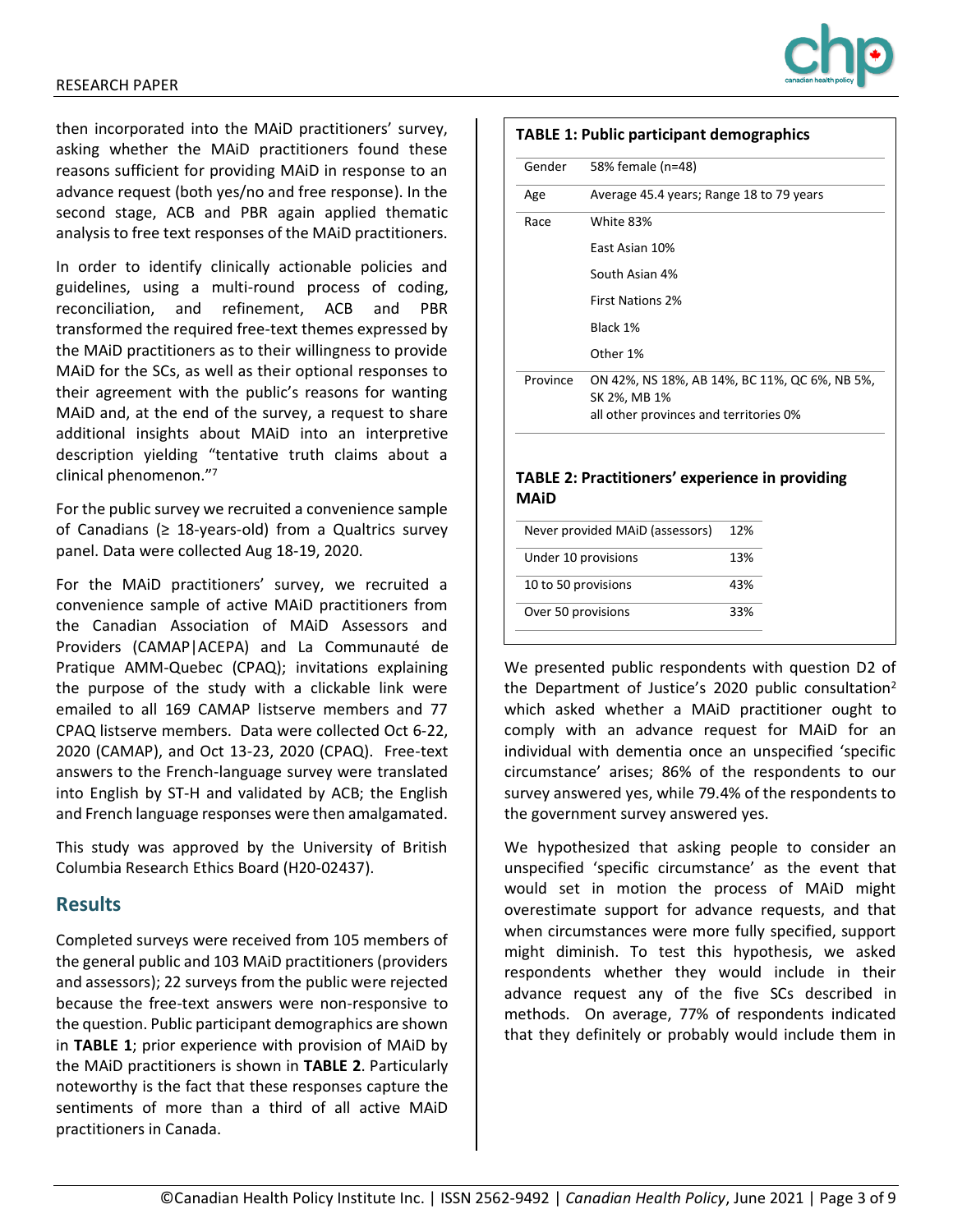

their advance requests; no SC garnered less than 70% support [**FIGURE 1**].

As noted previously, physicians in the Netherlands rarely provide euthanasia to patients with dementia on the basis of an advance request unless there is patient assent.<sup>5</sup> This represents a *gap* between what requestors anticipate will happen on the basis of their advance request and what physicians will implement. In order to explore whether a similar gap exists between the public and MAiD practitioners in Canada, we compared the likelihood that the public would include each of the 5 SCs in their advance requests with the percentage of MAiD practitioners willing to provide MAiD in that particular SC [**FIGURE 1**]. We further asked MAiD practitioners whether they would be willing to provide MAiD given 4 different levels of validation by patient or family. Unsurprisingly, when patients were able to provide full consent, practitioners were as willing (or more) to provide MAiD in each SC as the public was to include it in their advance request. As levels of validation decreased

through patient assent, family assent, and reliance upon the advance request alone, there was a steady increase in the magnitude of the gap between requestor desires and practitioner willingness to provide MAiD [**FIGURE 1**], consistent with the experience of dementia patients requesting euthanasia in the Netherlands.

The public were asked to comment upon why they would or would not include the various SCs in their advance requests. Common reasons for including SCs included loss of quality of life, being a burden upon family or society, and loss of self-sufficiency, while others suggested that life could still be acceptable or even enjoyable when SCs occurred [**TABLE 3**].

In response to the three open-ended questions, MAiD practitioners provided several hundred reasons, cautions, and operational suggestions regarding advance requests after a dementia diagnosis, taking an average of 9 minutes to answer all three free-text questions. Their reasons for why they would or would not provide MAiD were complementary to, but different than those



©Canadian Health Policy Institute Inc. | ISSN 2562-9492 | *Canadian Health Policy*, June 2021 | Page 4 of 9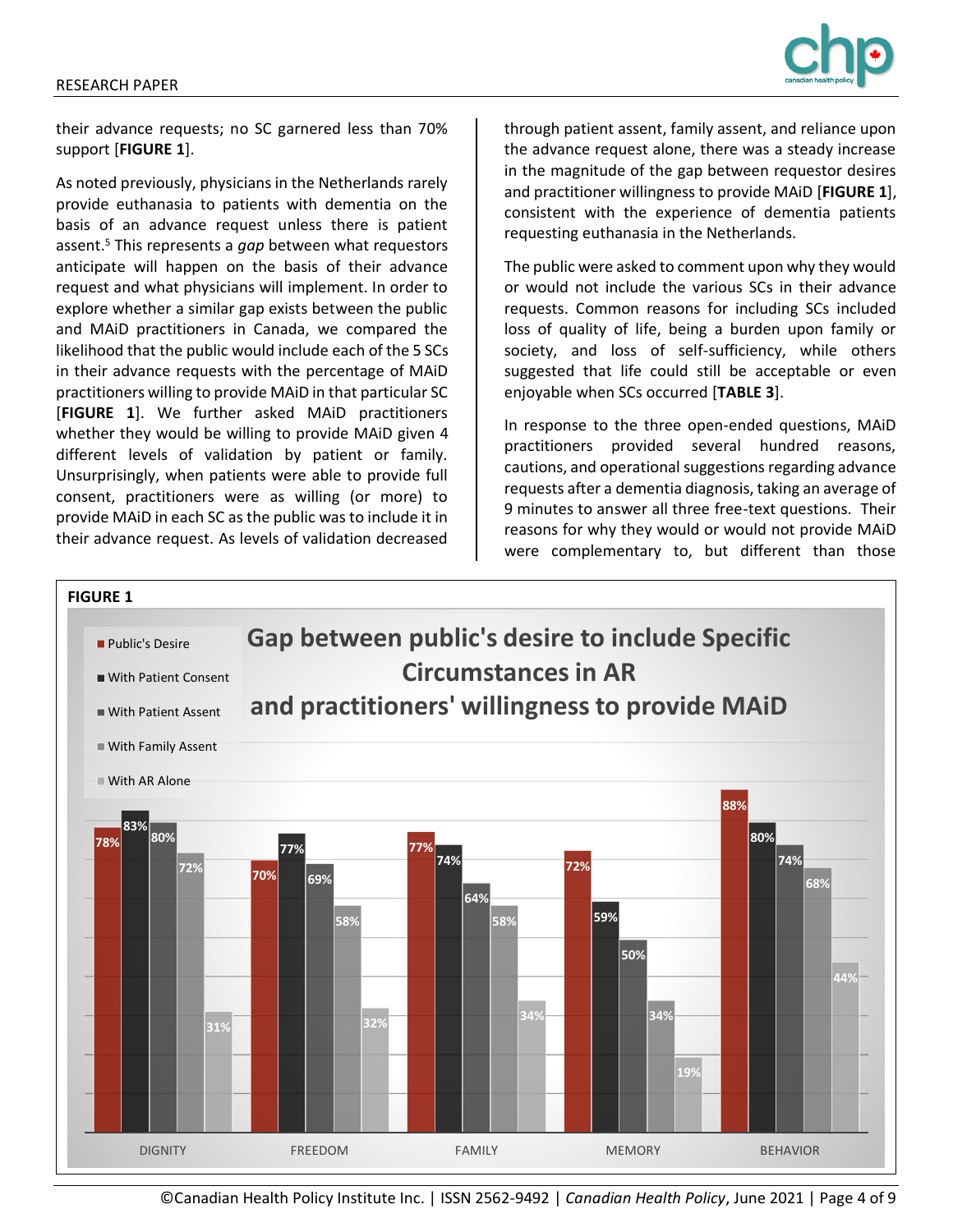

provided by the public. Some, but not all, MAiD practitioners cited respect for precedent autonomy and acceptance of psychological suffering as a reason to provide MAiD, while specifically identifying lack of assent by patients or family, lack of overt demonstration of suffering, evidence that the patient was content, and the possibility that the advance request represents anticipatory suffering as reasons to not provide MAiD [**TABLE 4**].

MAiD practitioners consistently emphasized that they would approach such cases with due respect for the individuals involved, and that providing MAiD to dementia patients would likely be emotionally challenging. Nonetheless, both the quantitative and qualitative data provide evidence that both the public and MAiD practitioners strongly support advance requests for MAiD in dementia. With respect to operational issues associated with advance requests for MAiD, practitioners emphasized that SCs should be

### **TABLE 3: Public's reasons for or against including specific circumstances in an advance request**

| Loss of quality of<br>life     | "That's basically what life is so if I can't do the normal things , I would want MAID."                                                                                                                      |
|--------------------------------|--------------------------------------------------------------------------------------------------------------------------------------------------------------------------------------------------------------|
| Burden on family or<br>society | "At this point I feel like I would just be a burden to employees as well as my family, and it would be easier for me to<br>just be put out of my misery and it would be easier for those around me as well." |
| Loss of self-<br>sufficiency   | "These factors are at the stage where an individual is not capable of taking care of themselves."                                                                                                            |
| Life is still<br>acceptable    | "You can still live and do productive or meaningful (in your opinion) things."                                                                                                                               |

### Respect for precedent autonomy "Advance request signed etc is that. We need to respect the wishes of advance consent." Acceptance of psychological suffering "I personally see the suffering and quality of life that affects people with dementia - and these people still have the right to have MAiD." "It is up to the patient making the advance request to decide what would be enduring psychological suffering for them. Not up to us to challenge those values." Need for patient or family assent "I would need the person to communicate in some way that they wanted me to help them die." "I think the family must be in agreement to honour their relative's advanced directives." Need for evidence of suffering "I feel capable of providing MAiD based on advance request ONLY if the patient consistently demonstrates suffering (physical or psychological) in the time period when MAiD provision is being sought. I cannot act solely on the healthy patient's anticipated suffering of their future self. If I cannot see evidence of suffering in a patient I'm asked to provide for, I cannot provide MAiD." "The relief of suffering is paramount in my opinion." "I am willing to respect advanced requests when suffering is apparent. I recognize suffering is personal but I have my own limits as well." No MAiD if patient is content "People's perception of psychological suffering often changes as they become demented, and sometimes they seem to be quite content with their life. Even if they have met previously determined criteria for when they want MAiD, I would not be comfortable providing MAiD for them if they appeared to be content." "Truthfully if someone seemed very happy and content in their dementia with evidence they were still enjoying life (whatever that may mean), even if they met the 'bar' they had set I am not sure I would proceed." Advance requests represent anticipatory suffering, not necessarily the suffering that would be experienced after onset "In my experience as a MAID assessor and provider, I have consistently found that what people think will be intolerable to them changes as they experience it." "Advanced consent remains the projection of a future that we do not know because we haven't lived it."

#### **TABLE 4: Practitioners' reasons for or against providing MAiD in response to an advance request**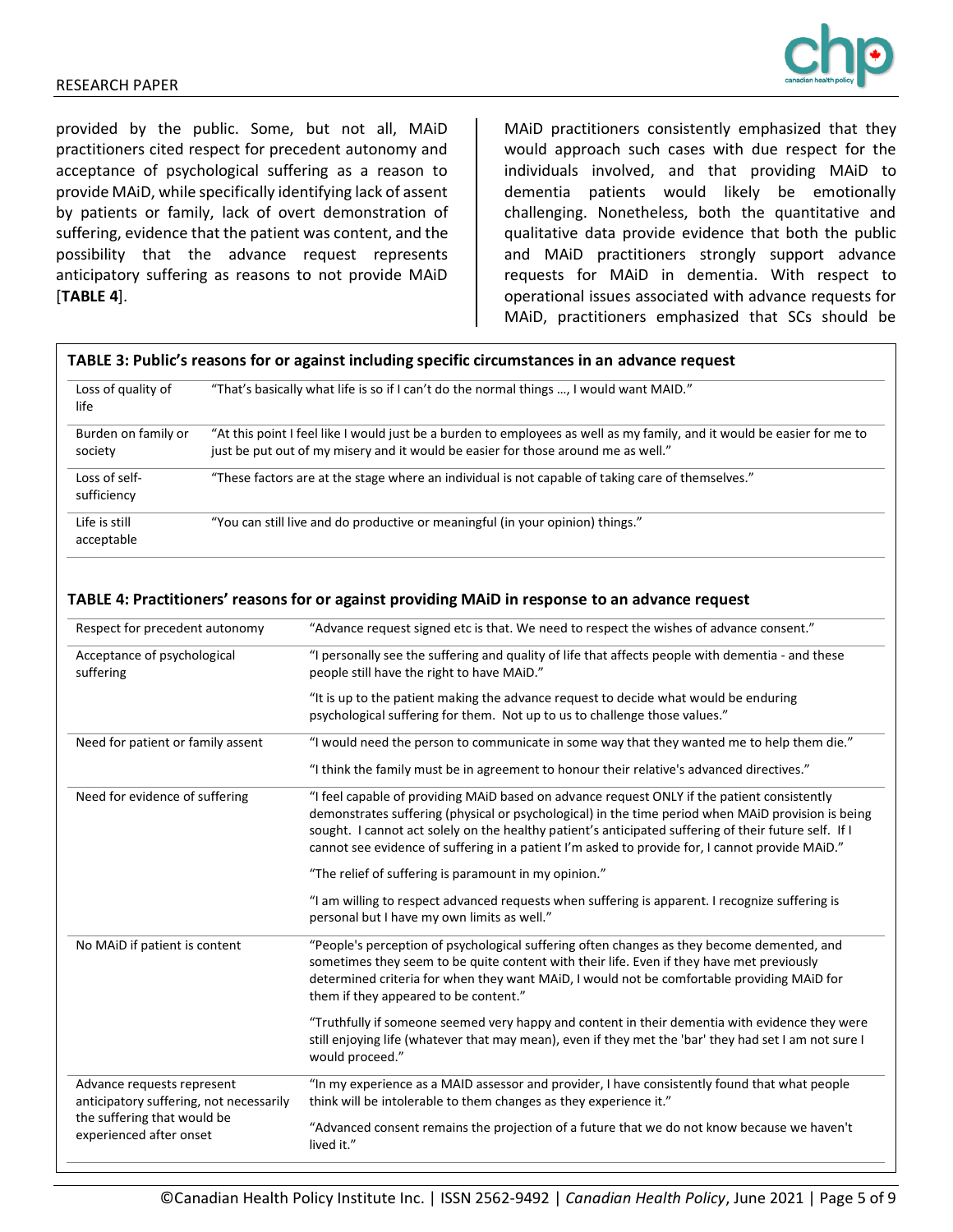

| Specific circumstances<br>must be stable over time                             | "Cognition can vary widely for a patient throughout the day and between days. The other circumstances are<br>more stable and easier to validate on my own assessment, and in collaboration with family and caregivers."<br>"I think the patient must state for how long (eg. Consistently for at least 2 months) and state something like<br>'if there is no hope for recovery or improvement.'"                                                                                                                                                                    |  |
|--------------------------------------------------------------------------------|---------------------------------------------------------------------------------------------------------------------------------------------------------------------------------------------------------------------------------------------------------------------------------------------------------------------------------------------------------------------------------------------------------------------------------------------------------------------------------------------------------------------------------------------------------------------|--|
|                                                                                |                                                                                                                                                                                                                                                                                                                                                                                                                                                                                                                                                                     |  |
| practitioners                                                                  | "I have one main concern which you did not address: how long ago was the advance directive made, and was<br>there recent validation once the diagnosis of dementia was made and while the patient was still competent? I<br>would have trouble offering MAiD to a patient with a remote advanced directive signed when they were<br>much younger, just in case he or she forgot about it and would have changed their mind as they grew older."                                                                                                                     |  |
|                                                                                | "For situation where patient no longer able to participate my participation would depend on the exact details<br>of the advance directive including how frequently & recently it was updated, whether video was included,<br>who helped patient write it, etc. I would also want collateral information - ideally from most responsible<br>health care provider who knew the patient prior to dementia and had discussed advance directive, etc."                                                                                                                   |  |
| Advance requests should<br>detail what to do if things<br>do not go as planned | "Requesting MAiD lucidly probably represents the biggest psychological suffering that could be. We must<br>accept here that this suffering would still be present if not worsened in a state of confirmed dementia.<br>Example of an AMD: 'I am requesting MAiD in advance because I know well the situation that is that of<br>patients with dementia that I am condemned to live through; and that I refuse to live through this situation,<br>whatever may be my appearance of suffering or non-suffering when I will not be able to communicate it<br>anymore." |  |

stable over time, that regular renewal of the advance request would help practitioners at the time of MAiD, and that advance requests should detail what should transpire if things do not go as planned  $-$  i.e., if the patient resists, or family assent is not available [**TABLE 5**].

Using the method of interpretive description, $7$  these insights were abstracted and summarized into 7 policies [**TABLE 6**] which serve as recommendations for governing advance requests for MAiD after a dementia diagnosis. The underlying data was collected under the premise that a patient could individually complete an advance request for MAiD, i.e., without necessarily involving a physician. The recently passed Bill C-7 enables a form of advance request, variously termed "waiver of consent" and "advance consent". The key difference is that Bill C-7 requires the patient and MAiD practitioner to jointly create and sign a formal document -the waiver of consent - authorizing the physician to provide MAiD at some point after the patient's loss of ability to consent. Although this form of advance consent was not under consideration when these data were collected, these recommendations are entirely relevant to the implementation of waivers of consent.

# **Interpretation**

## **Summary of results**

A substantial majority of both the public and MAiD practitioners support advance requests for MAiD in dementia. Nonetheless, analysis of data from both the public and MAiD practitioners suggest that substantive implementation challenges remain, both in terms of the design of advance requests and contextual circumstances (i.e., levels of validation) that may be present at the time of administering MAiD. Given that Bill C-7 allows for advance consent, these issues ought to be carefully considered as part of the implementation of this Bill in order to ensure that the desires of individuals completing an advance consent are realized, while minimizing ambiguity for MAiD practitioners.

# **Comparison with other findings**

Our finding that 86% of public respondents want the option of an advance request for MAiD after a dementia diagnosis is consistent with the results of two large trans-Canadian public polls.8,9 Bravo et al. found that over 70% of older adults, dementia caregivers, nurses, and physicians in Quebec agreed that it was acceptable to provide MAiD to an incompetent patient who was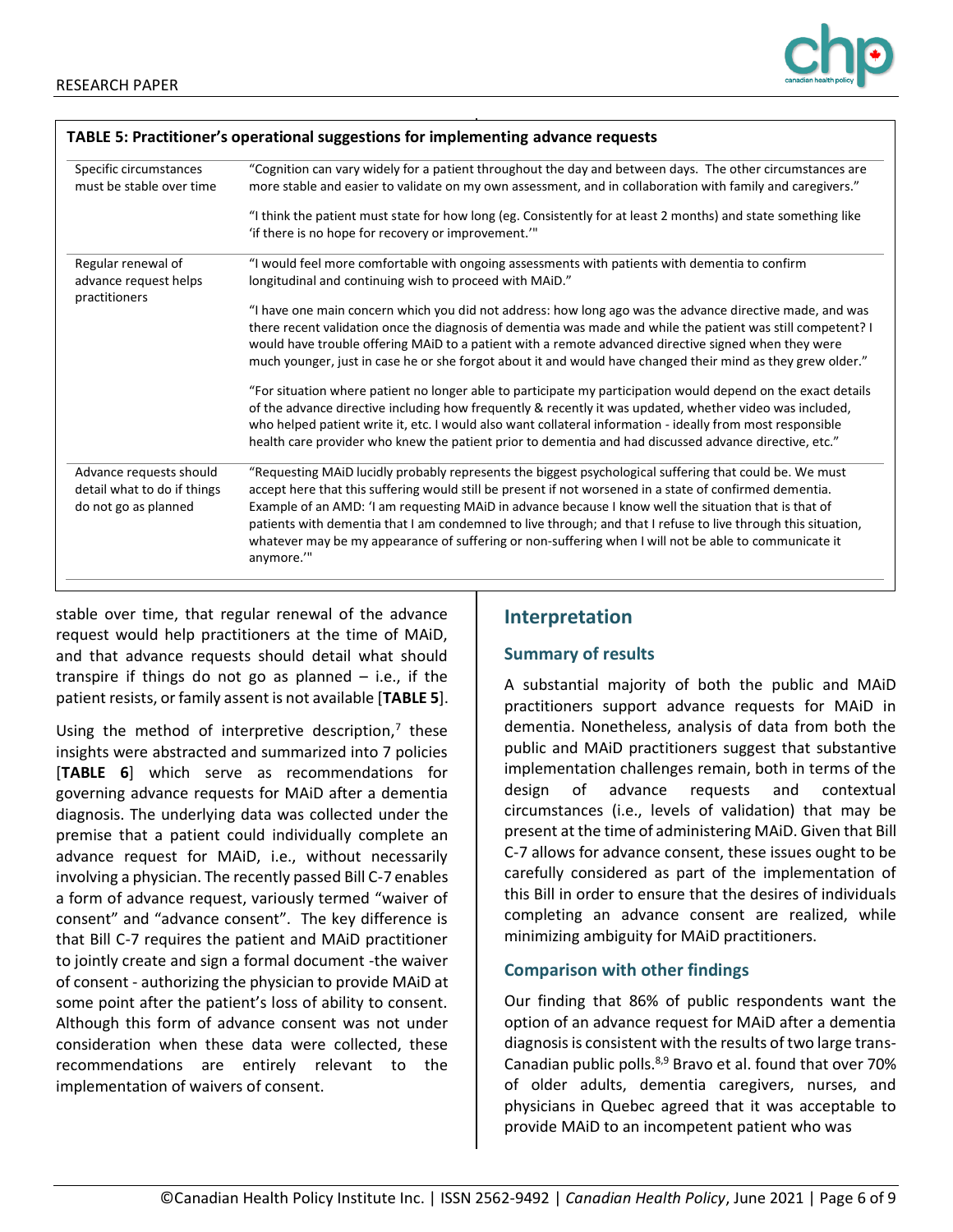

### **TABLE 6: Policies for governing advance requests for MAiD after a dementia diagnosis**

#### *Formal documentation of advance request in anticipation of developing dementia*

Appropriate authorities in each Province should establish a standard Advance Request Form for competent residents of that Province to document their decision for the provision of MAiD once well-enumerated specific circumstances arise. This Advance Request Form should contain at least the following elements:

- i) A list of specific circumstances for the provision of MAiD as approved by the appropriate professional society of that Province. The requestor should be required to select one or more of the specific circumstances, and may not create his or her own specific circumstance(s);
- ii) A question asking why the selected specific circumstance(s) constitute intolerable suffering for the requestor;
- iii) An explanation that a person's perception of suffering may change as dementia progresses;
- iv) A question asking whether the requestor would want to continue with MAiD if they appear to be happy or contented after the selected specific circumstance has occurred;
- v) A question asking the requestor what they would want the MAiD practitioner to do if at the time of provision of MAiD:

(a) the requestor does not assent or resists the procedure; or

- (b) the requestor's designated decision-maker or family does not assent to the procedure;
- vi) Requirement for signature by both the requestor and legally appropriate third-party witnesses.

### *Completion of advance request form in presence of MAiD assessor*

Newly diagnosed dementia patients considering an advance request should be given the opportunity to meet with an accredited MAiD provider or assessor while completing the Advance Request Form. This MAiD practitioner should explain the possible specific circumstances to the requestor (and family if present) to ensure they have sufficient knowledge to properly consent, and solicit the requestor's rationale for why the chosen circumstances constitute intolerable suffering.

### *Characteristics of specific circumstances for advance requests for MAiD in dementia*

The governing medical society in each Province should draw up a list of MAiD specific circumstances to be included on the Advance Request Form for that Province. The characteristics of these specific circumstances should be:

- Symptoms not fluctuating day to day;
- Readily visible to practitioners, family members, and caregivers;
- Irreversible once they have occurred; and
- Verifiable by some standardized test, if possible.

#### *Requirement for practitioners to document and share notes about advance requests*

Practitioners witnessing an original advance request or a subsequent affirmation of an advance request should make contemporaneous notes of the intent of the requestor, and should provide a copy of those notes to any MAiD practitioner who is subsequently asked to provide MAiD for that requestor.

### *Discretion to delay provision of MAiD if suffering can be relieved*

Practitioners should have the discretion to delay the provision of MAiD if they believe the patient's suffering, as described by the requestor in their advance request, could be relieved by a change in treatment or living situation, with best efforts being made to effect such a change within a reasonable amount of time.

### *Periodic reaffirmation of advance request*

Requestors who have completed an Advance Request Form should be encouraged to meet with their MAiD practitioner or family physician on a regular basis to reaffirm their desire for MAiD upon the occurrence of any of the chosen special circumstances.

### *Discussion of advance request with healthcare proxy and family*

Requestors should be encouraged to discuss the contents of their advance requests and the reasons for their choices with their designated healthcare decision-makers and with their immediate families, both when the advance requests are originally completed, and periodically thereafter when they are reaffirmed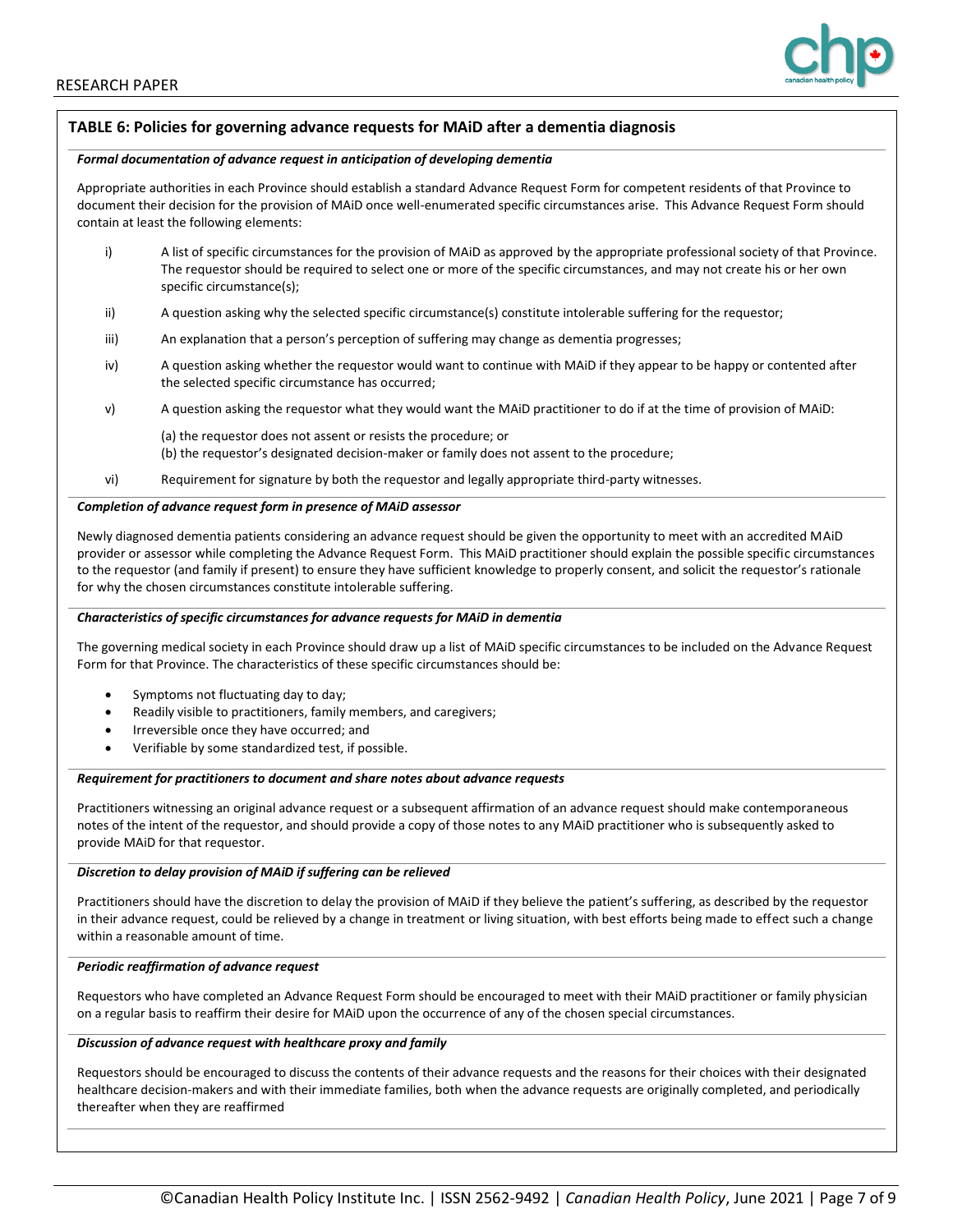

showing signs of distress and had requested MAiD in writing prior to losing capacity.<sup>10</sup> Studies by Nuhn et al.<sup>11</sup> and by Selby et al.<sup>12</sup> found that the primary reasons given by patients seeking MAiD were loss of function and loss of dignity, similar to our findings reported in **TABLE 3**. The Council of Canadian Academies Expert Panel examining advance requests concurred with at least two of the policy conclusions emerging from this study: the need for clear definition of intolerable suffering by the patient; and having the requestor describe their motivations for choosing MAiD.<sup>13</sup>

### **Future directions**

The present study was carried out before Bill C-7 became law, and while the recommendations for advance requests are relevant to advance consent, future studies should explore the degree to which MAiD practitioners and other stakeholders find them to be appropriate to this new reality. Indeed, all of the proposed policies should be tested with legislators, medical societies, MAiD practitioners, legal societies, attorneys specializing in wills and advance healthcare directives (notaries in Quebec), public interest groups, and members of the public.

### **Limitations**

An important limitation of this study is that both the public and MAiD practitioners were asked to respond to a hypothetical scenario with which they have no direct experience; what they would do when confronted with the reality of a diagnosis or a patient is unknown. The term 'assent' was not defined for practitioners; future studies should query MAiD practitioners using an explicit definition. The quantitative data of public responses derive from a convenience sample, and future studies should seek to test these questions on a representative sample of Canadians. While the responses from practitioners derive from a self-selected sample, it is worth noting that participants represent more than of a third of active MAiD practitioners in Canada.

# **Conclusion**

We have identified the extent and nature of the gap between patients' desires and MAiD practitioners' willingness to provide MAID in the context of an advance request; a substantial contributor to this gap appears to be differing perspectives on the validity of anticipatory suffering. We have developed a set of recommendations designed to ameliorate the gap in order to enhance the likelihood that each patient's wishes are realized. Key among these factors are identifying specific circumstances that are stable and easily identified, clarity about what constitutes suffering to the requestor, regular re-endorsement of the advance request, inclusion of family/surrogate decision-maker in developing the advance request, and clarity as to what should be done if parties disagree. Given that advance consent is now allowed by law, consideration of these recommendations is more urgent than ever.

## **References**

1. *An Act to amend the Criminal Code and to make related amendments to other Acts (medical assistance in dying), 2016, Bill C-14*. Assented Jun 17, 2016 (42<sup>nd</sup> Parliament, 1<sup>st</sup> Session)

2. *What we heard: A public consultation on MAiD, March 2020*. 2020 Apr 31. Department of Justice, Government of Canada. Available: <https://www.justice.gc.ca/eng/cj-jp/ad-am/wwh-cqnae/index.html> (accessed 2021 Feb 15)

3. An Act to amend the Criminal Code (medical assistance in dying), 2016, Bill C-7. Assented Mar 17, 2021 (43<sup>rd</sup> Parliament, 2<sup>nd</sup> Session)

4. Downie, J. Medical Assistance in Dying Bill an Important Step Forward for Canadians with Dementia. Policy Options, October 2020. Available: [https://policyoptions.irpp.org/magazines/october-2020/medical-assistance-in-dying-bill-an-important-step-forward-for-canadians-with-dementia/.](https://policyoptions.irpp.org/magazines/october-2020/medical-assistance-in-dying-bill-an-important-step-forward-for-canadians-with-dementia/)  (accessed 2021 Mar 22)

5. de Boer ME, Dröes RM, Jonker C, Eefsting JA, Hertogh CMPM. Advance directives for euthanasia in dementia: How do they affect resident care in Dutch nursing homes? Experiences of physicians and relatives. J Am Geriatr Soc. 2011;59(6):989–96.

6. Braun V, Clarke V. Using thematic analysis in psychology. Qual Res Psychol. 2006;3(2):77–101.

7. Thorne S, Kirkham SR, O'Flynn-Magee K. The analytic challenge in interpretive description. Int J Qual Methods. 2004;3(1):1–11. doi.org/10.1177/160940690400300101

8. Eight in ten (80%) Canadians support advance consent to physician-assisted dying. 2016 Feb 11. Ipsos. Available[: https://www.ipsos.com/en](https://www.ipsos.com/en-ca/news-polls/eight-ten-80-canadians-support-advance-consent-physician-assisted-dying)[ca/news-polls/eight-ten-80-canadians-support-advance-consent-physician-assisted-dying](https://www.ipsos.com/en-ca/news-polls/eight-ten-80-canadians-support-advance-consent-physician-assisted-dying) (accessed 2021 Feb 15)